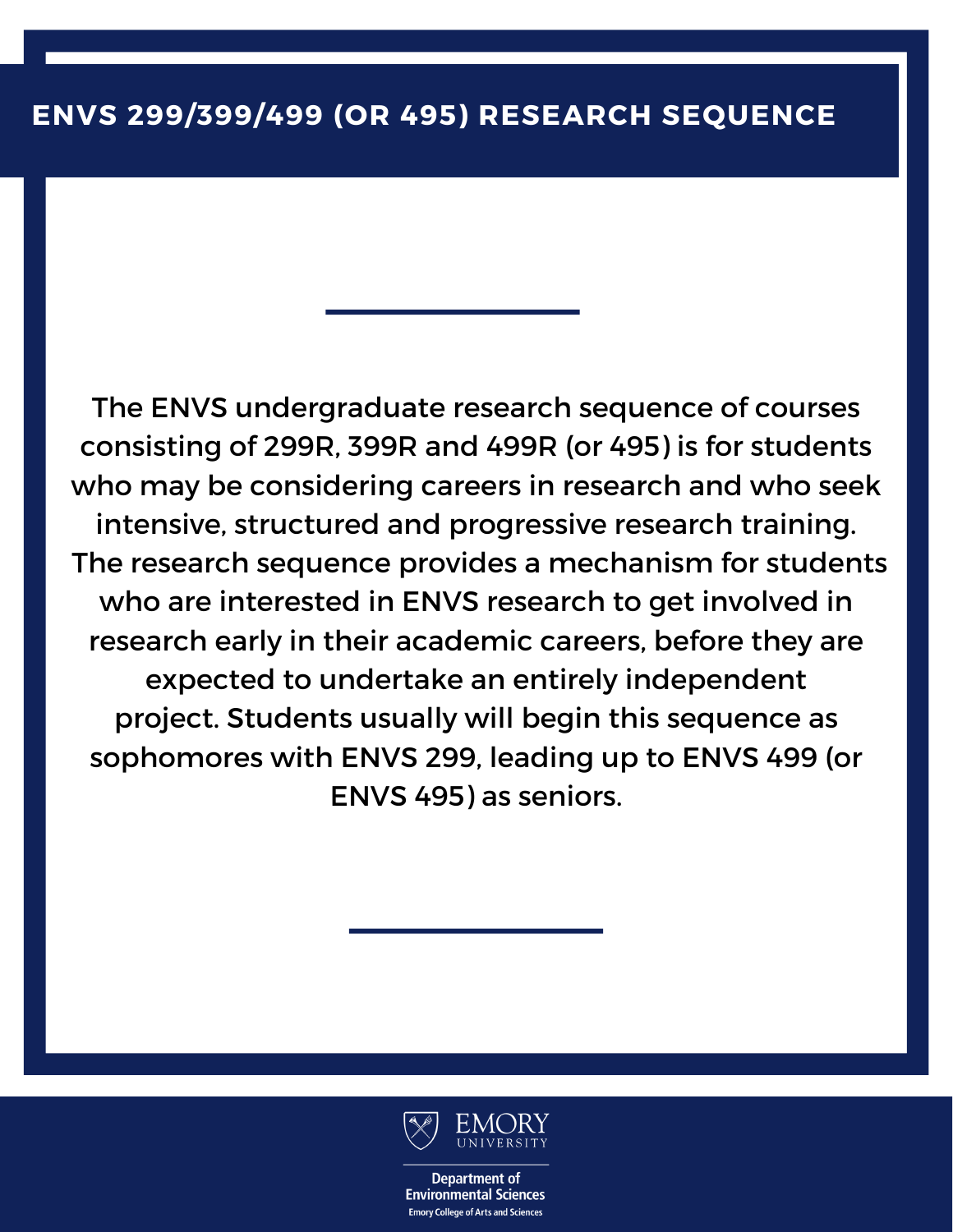# **ENVS 299**

### **ENVS 299R: Fundamentals of ENVS Research**

This course is intended to provide underclassmen a structured means of receiving training under the supervision of a faculty member in a particular field of study. ENVS 299 allows more students to access research at an earlier stage in their undergrad careers, resulting in greater involvement in more in-depth independent work as upperclassmen. Students will learn foundational skills for research in a field of environmental sciences, including training in lab or field techniques, data collection, organization and analysis, literature search and review, and report/paper writing. ENVS 299 represents a stepping stone forstudents who plan to undertake advanced independent projects.

**ENVS 299 expectations(expectations will vary based on number of enrolled credits):** Students enrolled in ENVS 299 for 4-hour credit will allocate ~10 hours a week to research. Participation in an ENVS 299 course is equivalent taking any other undergraduate class. Not showing up during the scheduled time (unless prior arrangements are made) will impact the final grade. Student evaluation in the ENVS 299 research course will be based on:

1. Participation in lab/field work Students will have flexibility to schedule their presence at the lab, but once they allocate their weekly time they are expected to be present at the lab/field. 2a. Participation in biweekly journal club discussions. Once every other week students will participate in a journal club discussion, and will be required to present at least two papers during the semester.

#### OR

2b. Participation in one-to-one discussions and guided readings with Research advisor. 3. Students will be asked to submit bi-weekly reports describing theirinvolvement in field/laboratory activities. Optionally, they will be able to briefly describe and discussthe papersthey read during the reported period. These bi-weekly reports will help the advisor evaluate the student's performance and guide the student through her/hislearning of supervised research.

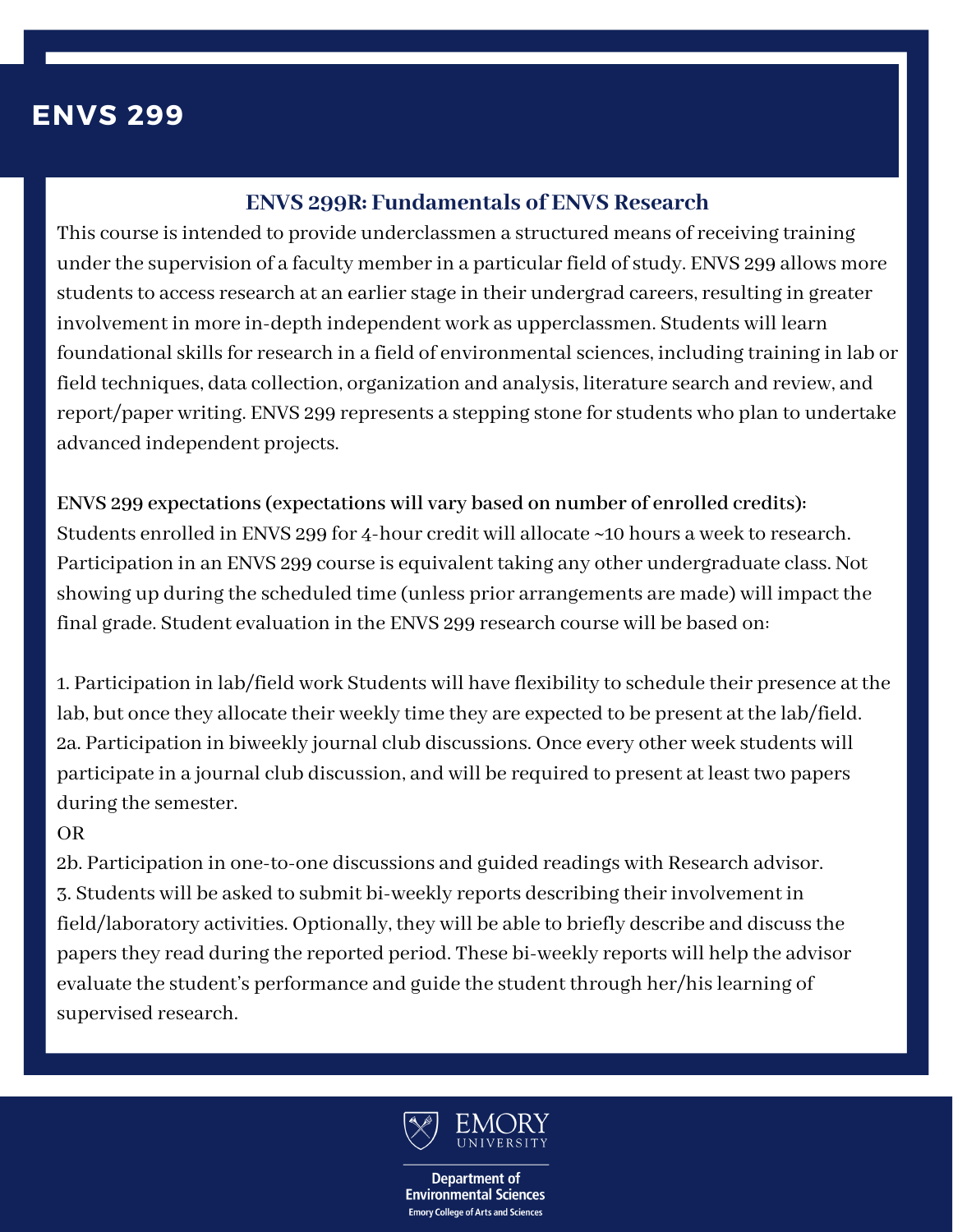# **ENVS 399**

### **ENVS 399R: Intro to Independent Research**

This course forms part of the 299-499 Independent Research Course Series. It is intended for students who have had some prior introduction to research, either in ENVS 299 or in another class or field. ENVS 399 is intended for those students with experience in a supervised research setting Students enrolled in the ENVS 399 will be responsible of pursuing a research protocol/question designed by a research advisor and will be in charge of the execution and analysis of the data related with that protocol. Active interaction between the student and the advisor will warrant the properimplementation and finalization of the proposed protocol.

The rationale of the course is to provide foundation skills for research in a field of environmental sciences, including training in lab or field techniques, data collection, organization and analysis, literature search and review, and report/paper writing. ENVS 399 represents an important intermediate course forstudents who plan to undertake advanced independent projects in ENVS 499 or an honors thesis in ENVS 495. With ENVS 299, 399 allows more students to access research at an earlier stage in their undergrad careers, resulting in greaterinvolvement in more in-depth independent work as upperclassmen.

#### **ENVS 399 is a pre-requisite for ENVS 499.**

**ENVS 399 expectations(expectations will vary based on number of enrolled credits):** Students enrolled in ENVS 399 for 4-hour credit will allocate 10 hours a week to research. Participation in an ENVS 399 course is equivalent taking any other undergraduate class. Not showing up during the scheduled time (unless prior arrangements are made) will impact the final grade. Student evaluation in the ENVS399 research course will be based on:

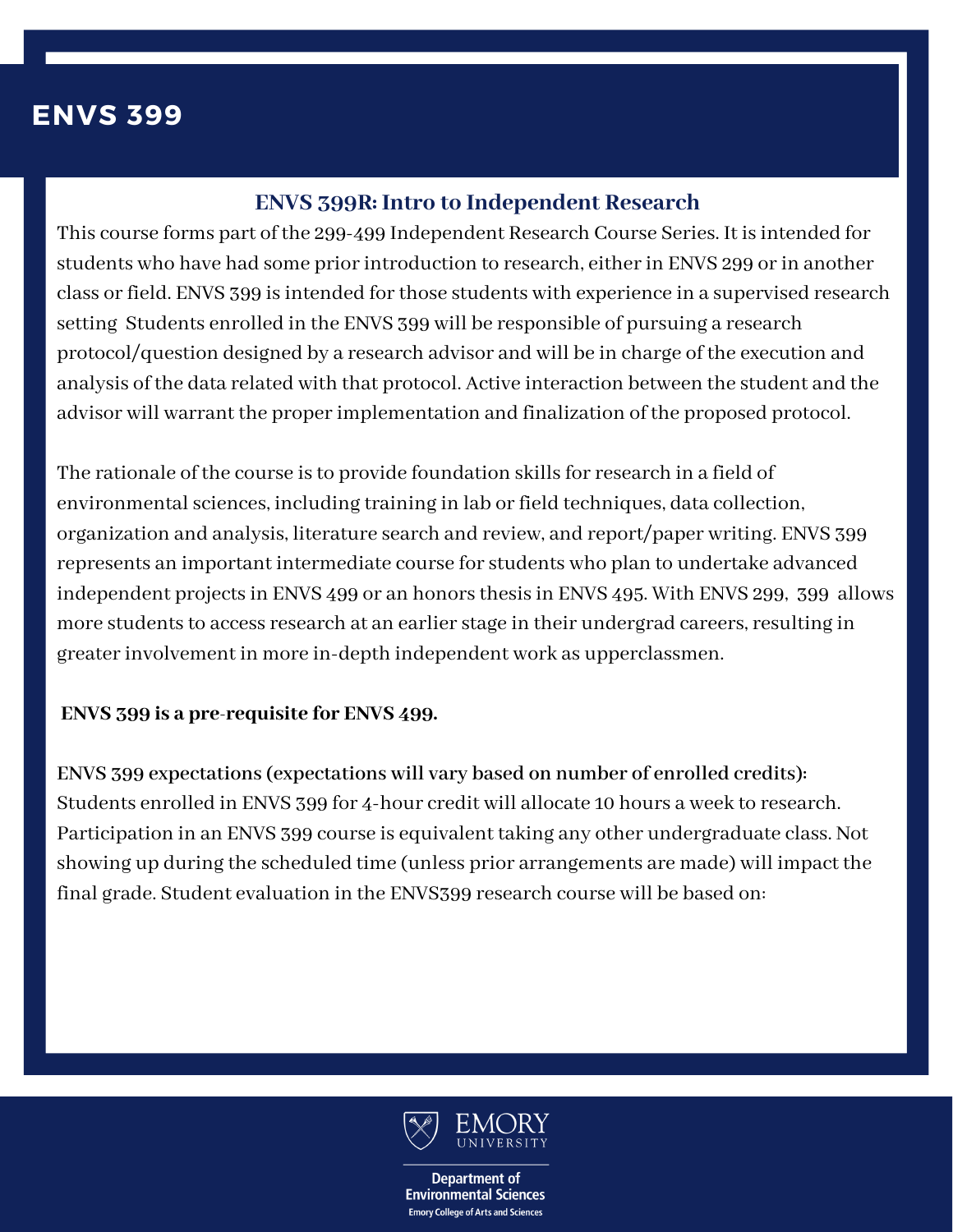# **ENVS 399 CONT.**

1. Participation in lab/field work Students will have flexibility to schedule their presence at the lab, but once they allocate their weekly time they are expected to be present at the lab/field.

2a. Participation in biweekly journal club discussions Once every other week students will participate in a journal club discussion, and will be required to present at least two papers during the semester. OR 2b. Participation in one-to-one discussions and guided readings with Research

advisor.

3. Students will have to submit bi-weekly reports describing theirinvolvement in field/laboratory activities, and briefly describing the papers read during the reported period. These bi-weekly reports will help the advisor evaluate the student's performance and guide the student through her/his learning of supervised research.

If you are interested in enrolling in ENVS 399, contact your ENVS faculty advisor.

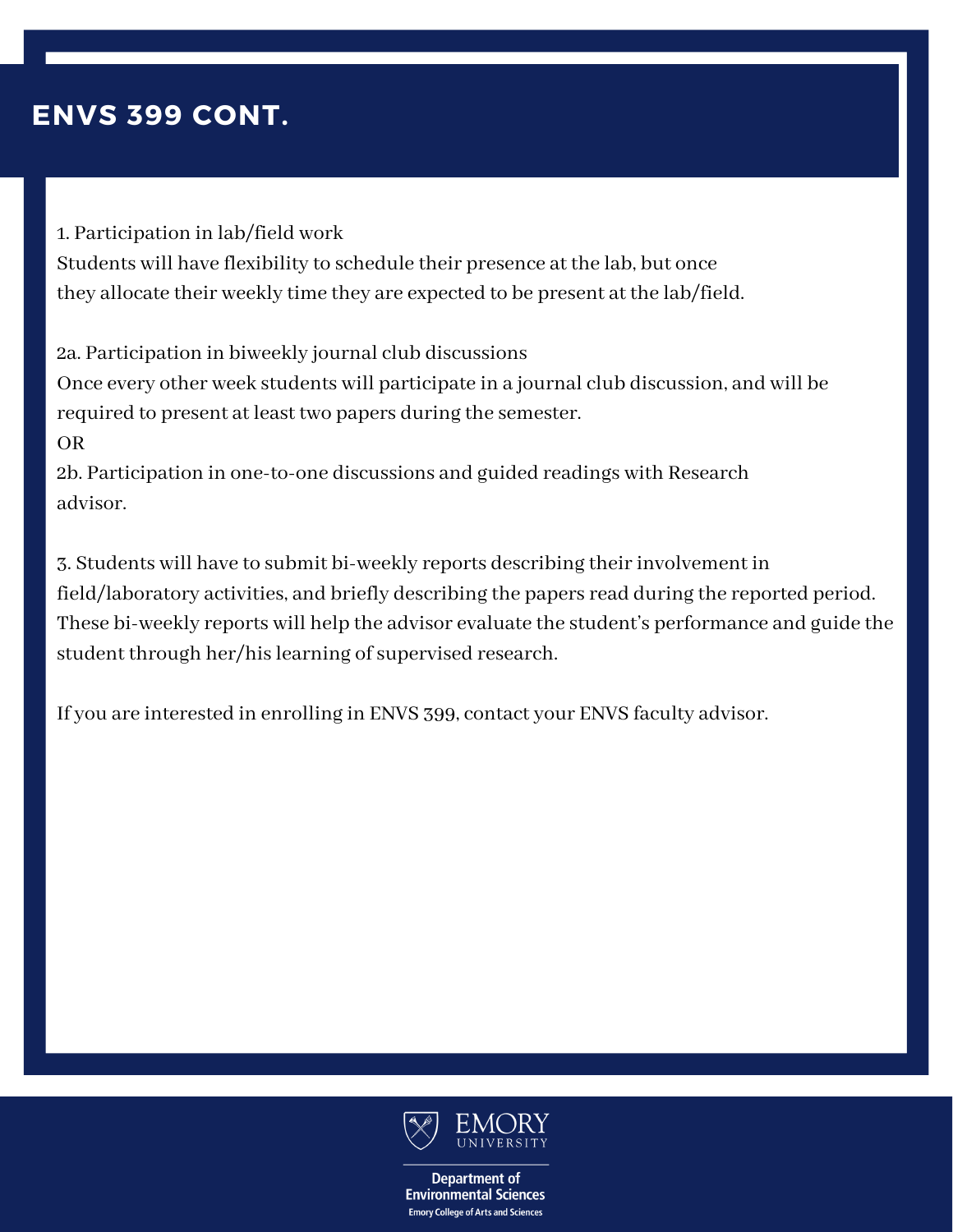### **ENVS 499**

### **ENVS 499R: Advanced Independent ENVS Research**

This course is the culmination of the Independent Research Course Series. It is intended to provide seniors ENVS student with a structured means of receiving training under moderate supervision of a research advisor in a particular field of study.

Unlike ENVS 399, ENVS 499 is targeted to those students with enough skills to perform independent research. Particularly, students enrolled in ENVS 499 will be responsible for pursuing a research protocol/question of their interest, and will be in charge of the execution, analysis and report of findings with proper guidance and advice from the research advisor. Active interaction between the student and the advisor will warrant the properimplementation and finalization of the proposed protocol. The rationale of the course isto provide foundation skills for independent research in a field of environmental studies.

#### **ENVS 499 Expectations**

Students enrolled in ENVS 499 for 4-hour credit will allocate approx 10 hours a week to research. Participation in an ENVS 499 course is equivalent taking any other undergraduate class. Not showing up during their scheduled time (unless prior arrangements are made) will impact the final grade.

Student evaluation in the ENVS 499 research course will be based on:

1. Participation in lab/field work

Students will have flexibility to schedule their presence at the lab, but once they allocate their weekly time they are expected to be present at the lab/field.

2a. Participation in biweekly journal club discussions

Once every other week students will participate in a journal club discussion, and will be required to present at least two papers during the semester.

OR

2b. Participation in one-to-one discussions and guided readings with the research advisor.